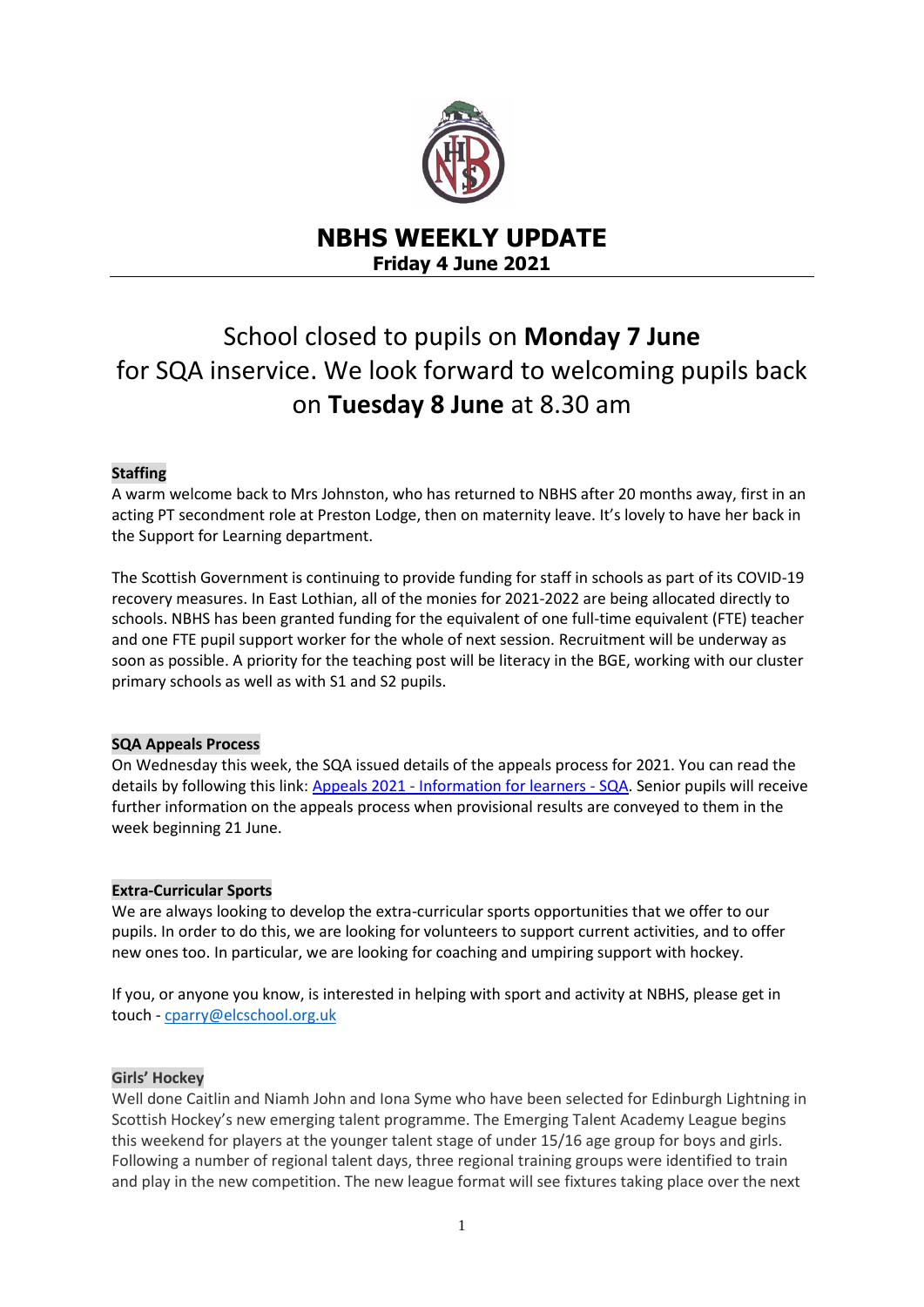couple of months to decide a winner, but more importantly to give the youngsters an opportunity to learn and develop their skills. Congratulation girls, what a great opportunity!

# **Social Security Benefits**

We have been asked by North Berwick Coastal Area Partnership to share with our school community my.gov Scotland information on social security benefits for families. You can find details by following this link:

[5 family Payment Factsheet May 2021.pdf](file:///C:/Users/nbrodgl/AppData/Local/Microsoft/Windows/INetCache/Content.Outlook/B2EZQH4U/5%20family%20Payment%20Factsheet%20May%202021.pdf)

# **Community Testing Information**

Here is some information about Community Testing in East Lothian which we have been asked to share with our families:

[Asymptomatic community testing in East Lothian | Asymptomatic community testing in East Lothian](https://www.eastlothian.gov.uk/info/210634/covid-19/12622/asymptomatic_community_testing_in_east_lothian)  [| East Lothian Council](https://www.eastlothian.gov.uk/info/210634/covid-19/12622/asymptomatic_community_testing_in_east_lothian)

# **COVID-19 Lateral Flow Test Replacements**

If a pupil requires a replacement lateral flow test kit they can obtain it in one of the following ways:

- E-mail your request to [admin@northberwickhigh.elcschool.org.uk](mailto:admin@northberwickhigh.elcschool.org.uk)
- Complete a green form, which can be found at entrances to school, and place it in the box
- Ask a member of staff at the office

#### **Careers**

Mick Burns Careers Adviser Email: **[mick.burns@sds.co.uk](https://mail.elcschool.org.uk/owa/redir.aspx?C=fbGa3DGVrsUoQB2CnJP23eXwMGzxu7J1CtarT6dTOwkq_NlpJujXCA..&URL=mailto%3amick.burns%40sds.co.uk)** Mobile: 07887 831454 Twitter: MickBurns2

- New vacancies added this week at edubuzz.org/careers
- Current Modern Apprenticeships in Edinburgh and Lothians [here](https://www.edubuzz.org/careers/2021/05/12/modern-apprenticeship-vacancies-12/)
- Gallery Assistant Talbot Rice Gallery, Edinburgh [here](https://www.edubuzz.org/careers/2021/06/01/gallery-assistant-talbot-rice-gallery-edinburgh/)
- Lawscot Foundation bursary package 2021 [here](https://www.edubuzz.org/careers/2021/05/04/lawscot-foundation-bursary-package-2021/)
- **•** East Lothian Volunteering Opportunities [here](https://www.edubuzz.org/careers/2021/05/19/volunteering-with-can-do-east-lothian/)
- You Can Be A Doctor: UCAT Online Summer School (2021) details and registration [here](https://www.edubuzz.org/careers/2021/06/03/you-can-be-a-doctor-ucat-online-summer-school-2021/)
- UK University & Apprenticeship Search Virtual Fair Wednesday 16 June 12noon-6pm [here](https://www.edubuzz.org/careers/2021/06/01/uk-university-apprenticeship-search-virtual-fair/)
- Other useful sites if you are looking for local vacancies is [edubuzz.org/midandeastvacancies](file:///C:/Users/nbedwak/AppData/Local/Microsoft/Windows/INetCache/IE/UGEZMYAG/edubuzz.org/midandeastvacancies) as well as [www.apprenticeship.scot](http://www.apprenticeship.scot/)
- **Apprenticeship Family** We have put together a short presentation in The Apprenticeship Family [here](https://www.edubuzz.org/careers/2021/01/21/apprenticeship-family/) that you may find useful, particularly at subject choice time.
- **Edinburgh College Applications** I have posted a preparation for college talk with additional resources which can viewed [here](https://www.edubuzz.org/careers/2017/12/06/applying-for-college-2018/)
- **Scotland's Rural College applications** <https://ww1.sruc.ac.uk/>
- **Scottish Seabird Centre - Marine Careers** Ever wondered what sort of jobs there are that involve working with the ocean? The good news is there is a huge variety of work out there for all types of people from all sorts of different backgrounds.

<https://www.edubuzz.org/careers/2021/03/24/scottish-seabird-centre-marine-careers/>